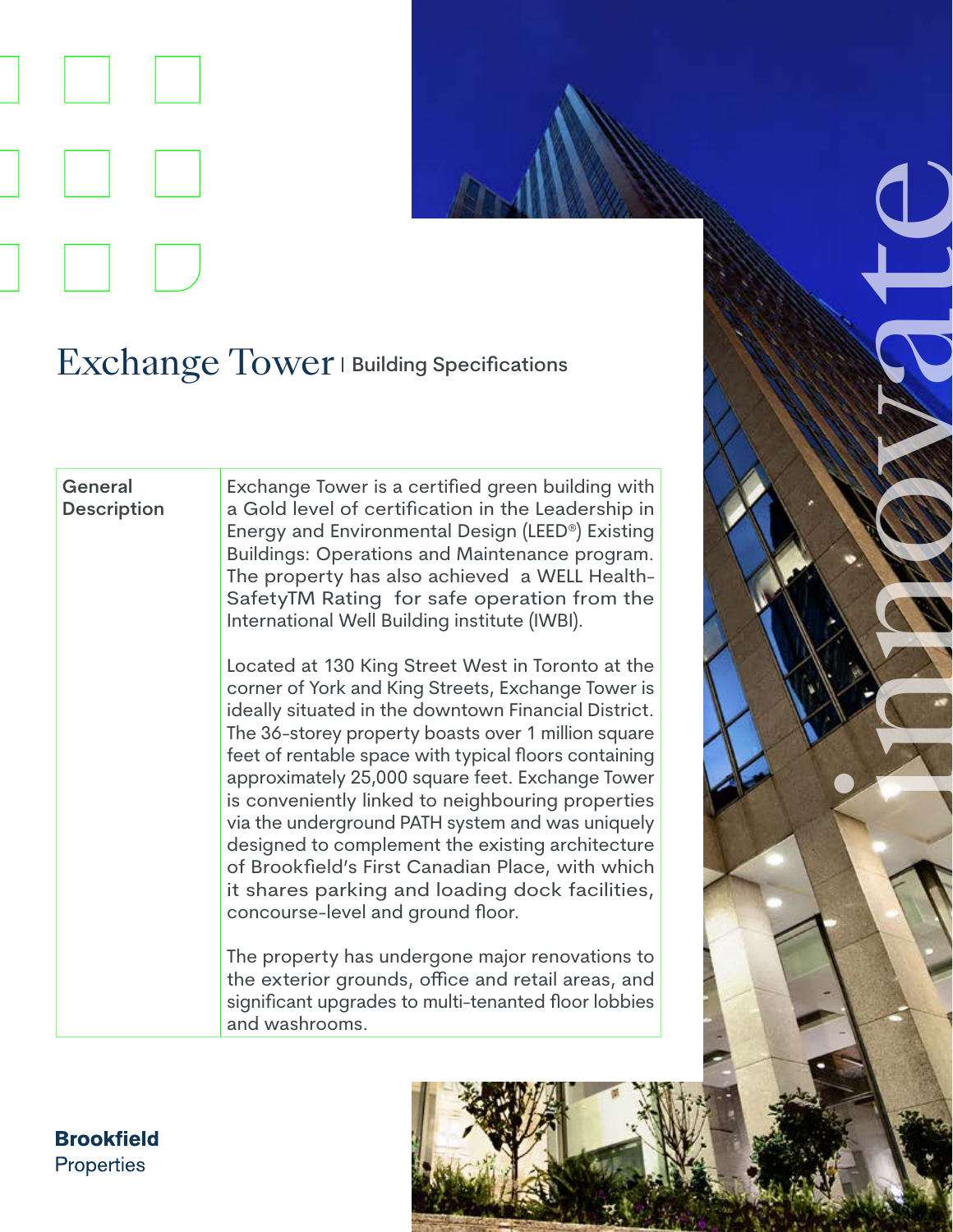

WININ

The Building Automation and Energy Management System is primarily Johnson equipment. In addition to equipment operation and control, the system performs charts, grafts and trend functions.



**Brookfield** Properties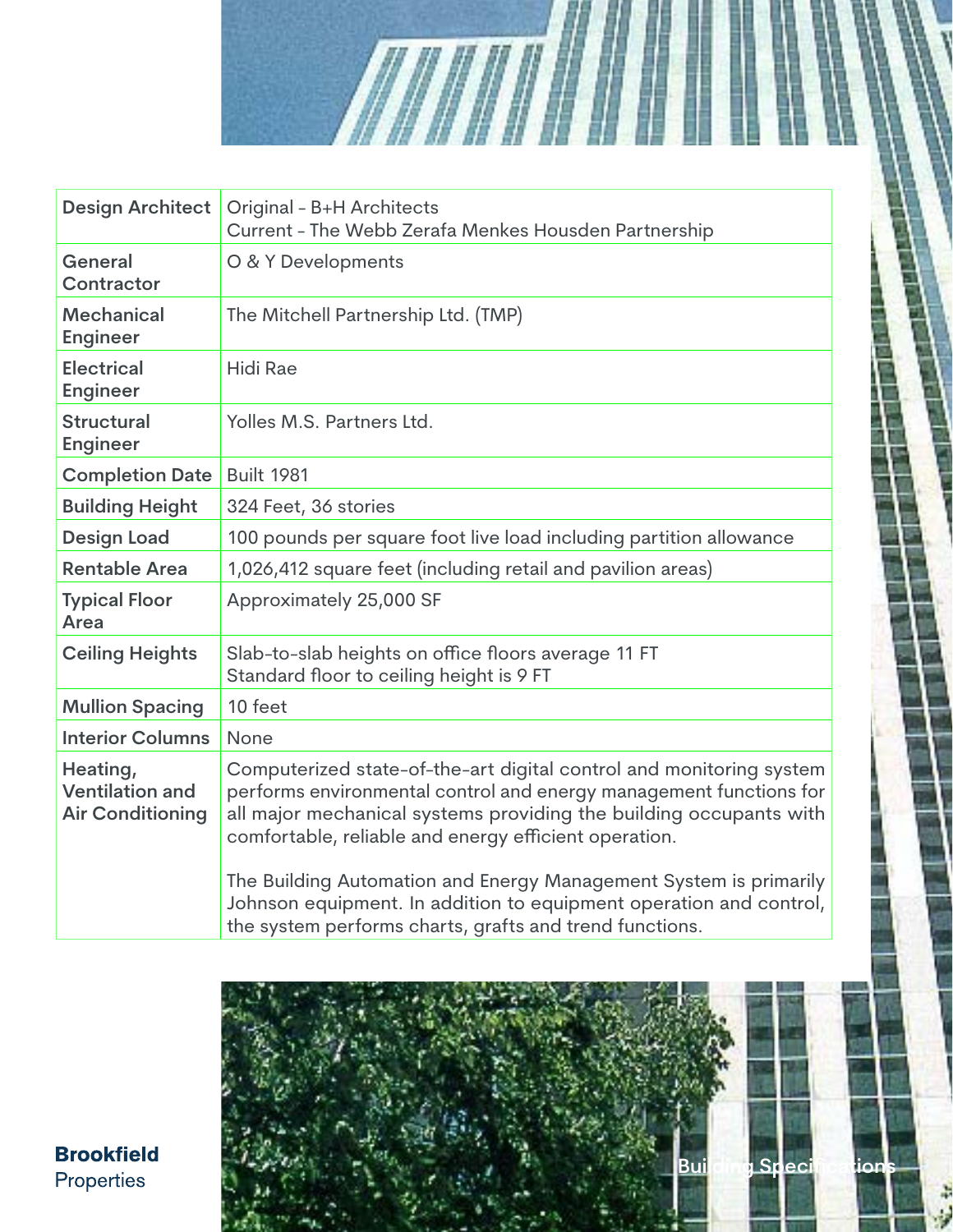

| <b>Design Criteria</b>                     | The building's HVAC systems are designed to meet or exceed Ashrae<br>Building Code requirements. Design conditions are based upon<br>occupancy of not more than one person per 150 usable square feet.                           |
|--------------------------------------------|----------------------------------------------------------------------------------------------------------------------------------------------------------------------------------------------------------------------------------|
| Heat                                       | Heat is supplied by heat reclaiming, chillers and gas fired boilers.                                                                                                                                                             |
| <b>Air Conditioning</b>                    | Cooling is provided by 2950 Tons of Cooling.                                                                                                                                                                                     |
| <b>Standard</b><br><b>Hours of HVAC</b>    | 7:00 AM to 6:00 PM, Monday through Friday                                                                                                                                                                                        |
| Operation                                  | Supplemental HVAC is available 24 hours a day                                                                                                                                                                                    |
| <b>Electricity</b>                         | Building-standard power consists of 3 watts per usable square foot,<br>connected load, provided by Toronto Hydro.                                                                                                                |
| <b>Electric Closet</b>                     | 2 per floor                                                                                                                                                                                                                      |
| <b>Telephone</b><br><b>Closet</b>          | 2 per floor                                                                                                                                                                                                                      |
| Number of<br>Passenger<br><b>Elevators</b> | 19 elevators organized into 3 banks:<br>Low-rise (South bank)<br>8 cabs service floors 3 to 21<br>High-rise (North bank)<br>8 cabs service floors 22 to 36<br>Podium Shuttle 3 cabs service Parking Levels K to 4th Floor Podium |
| Passenger<br>Elevator<br>Capacity          | 1813 Kg. depending on elevator bank                                                                                                                                                                                              |
| <b>Passenger</b><br><b>Elevator Speed</b>  | 700 - 800 FPM (ft. per minute), depending on bank                                                                                                                                                                                |
| Number of<br><b>Service Elevators</b>      | 2 freight elevators:<br>1 service from B3 up to 36<br>1 service Loading Dock down to B2                                                                                                                                          |
| <b>Service Elevator</b><br>Capacity        | 2 040 Kg.                                                                                                                                                                                                                        |
| <b>Service Elevator</b><br><b>Size</b>     | 7'5" Depth, 6'2" Wide, 12' Height                                                                                                                                                                                                |

**Brookfield** Properties